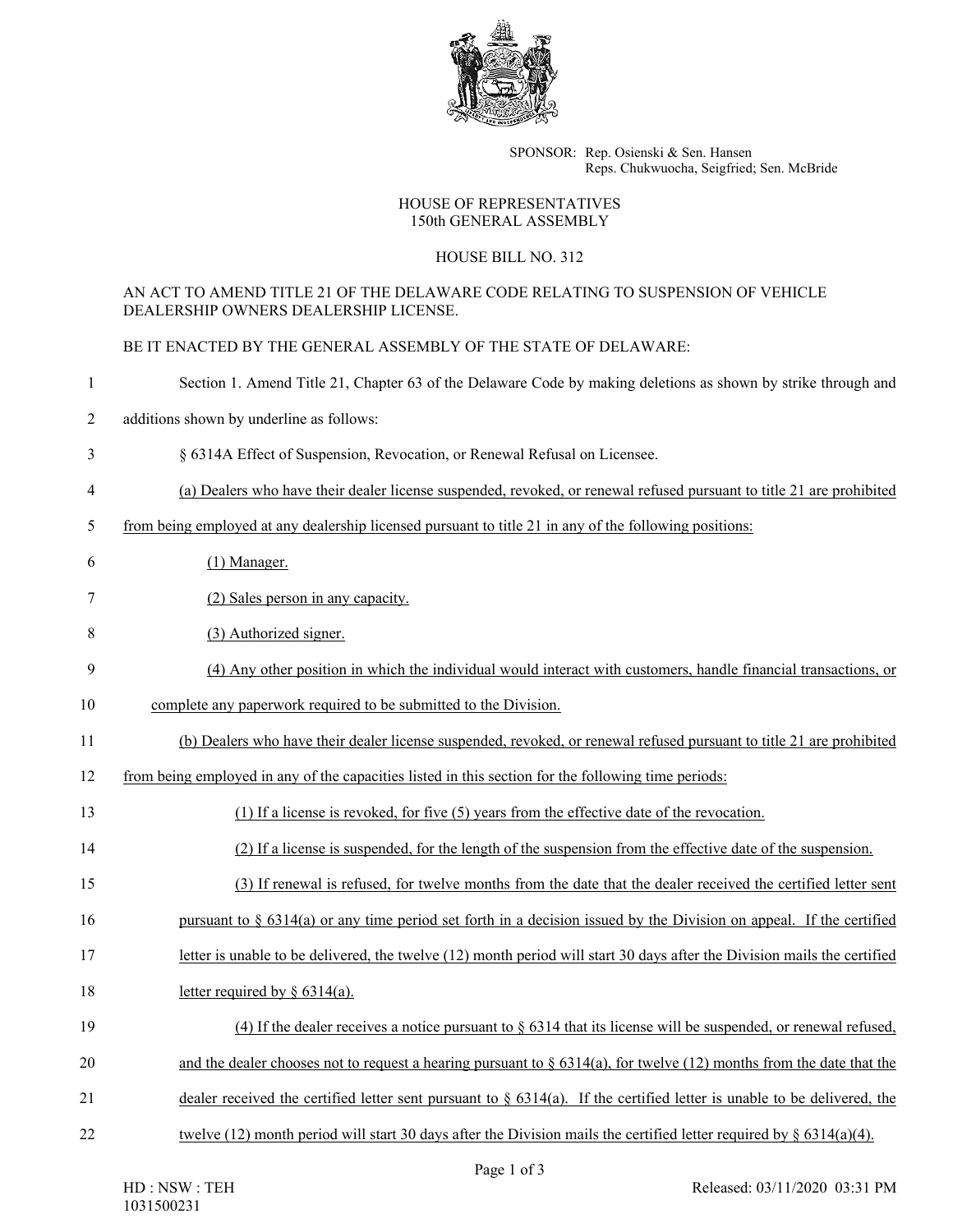- 23 (5) If the dealer receives a notice pursuant to § 6314 that its license will be revoked and the dealer 24 chooses not to request a hearing pursuant to  $\S 6314(a)$ , for five (5) years from the date that the dealer received the 25 certified letter sent pursuant to  $\S 6314(a)$ . If the certified letter is unable to be delivered, the five (5) year period 26 will start 30 days after the Division mails the certified letter required by  $\S 6314(a)(4)$ .
- 27 (c) The Division shall notify any dealer subject to the restrictions set forth in this section by certified mail, return
- 28 receipt requested, addressed to the last known address as shown on the license or dealership application or other record of
- 29 information in possession of the Division, to turn in all documentation required by § 6316. If the dealer does not return the
- 30 documentation required by  $\S$  6316 within ten (10) days from the date that the dealer receives the certified letter, the time
- 31 periods set forth above will be extended out by one day for every day past day ten (10) the § 6316 documentation is
- 32 outstanding. If the certified letter is unable to be delivered, the counting for the purposes of the extension period will start
- 33 thirty (30) days after the Division mails the certified letter. The Division shall notify the dealer in writing on a monthly
- 34 basis of any extensions for failure to turn in documentation required by § 6316. If the documentation required by § 6316 is
- 35 not turned in within six (6) months from the date required in this section, the time periods set forth above will be extended
- 36 indefinitely. A dealer may turn in documentation at any time after the six (6) month period and the prohibited employment
- 37 time period will end twelve (12) months after the date the documentation is turned in, or when the extended time period
- 38 was set to end, whichever is longer.
- 39 (d) The prohibitions set forth in this section apply to any individual licensee, or if the licensee is a partnership, 40 each individual partner listed on the application submitted pursuant to § 6302, or if the licensee is a corporation, the
- 41 individual or individuals who signed the application submitted pursuant to § 6302 on behalf of the corporation.
- 42 (e) Should the Division learn that a dealer has been employed in violation of the section, the period of time set
- 43 forth in this section shall be extended by six (6) months for every month the dealer is employed in violation of this section.
- 44 The Division shall notify the dealer of any violation in writing by certified mail, return receipt requested, addressed to the
- 45 last known address as shown on the license or dealership application or other record of information in possession of the
- 46 Division. The written notice shall inform the dealer of the following:
- 47 (1) This Division's intention to extend the suspension, revocation, or other time period set forth in this section.
- 48 (2) The nature of the violations by the dealer.
- 49 (3) The notice shall inform the dealer of its right to request a hearing to dispute the violation. The hearing
- 50 must be requested within 10 days from earlier of the dates that the dealer received the certified letter or the Division
- 51 received the return receipt on the certified letter.